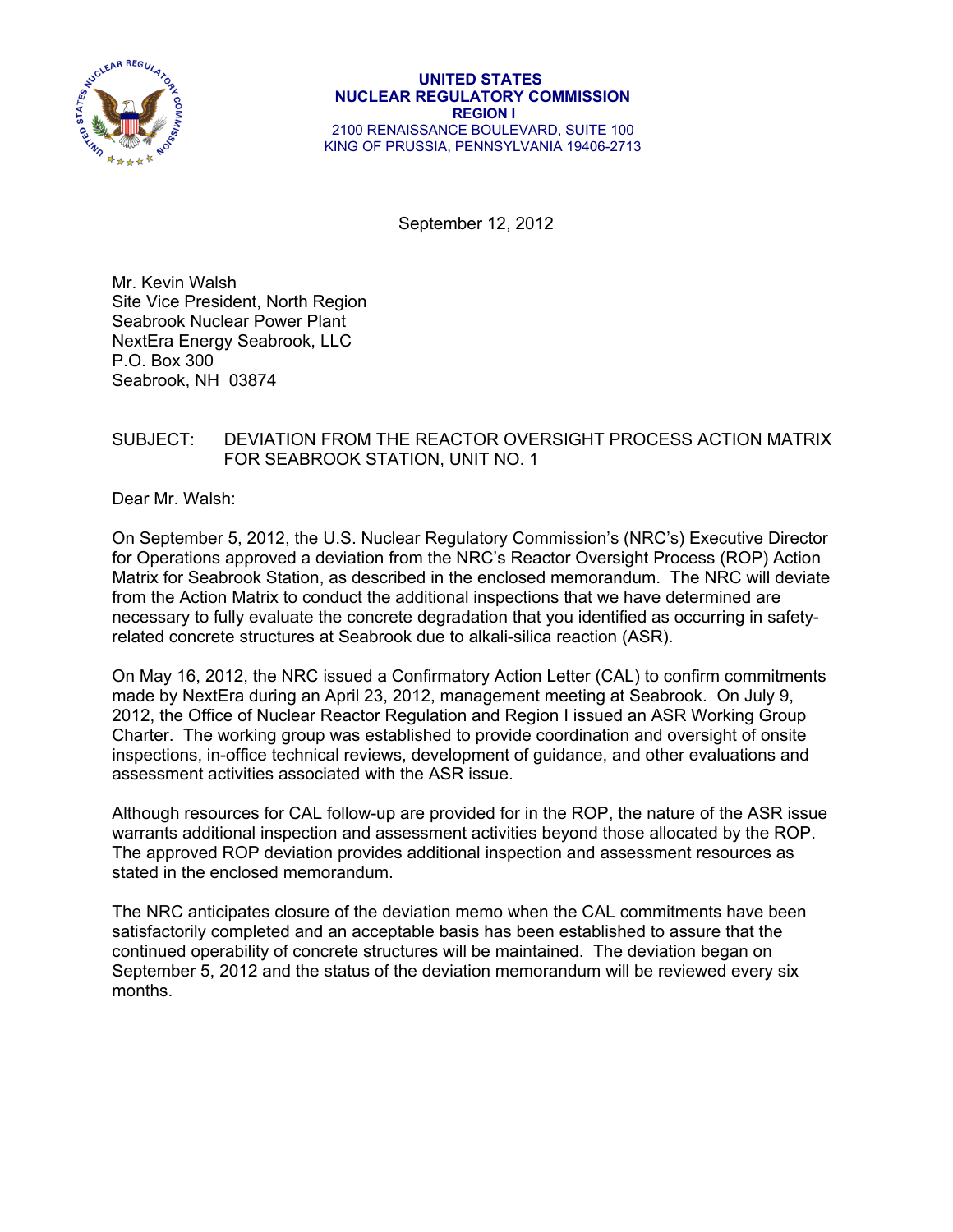In accordance with Title 10 of the *Code of Federal Regulations* (10 CFR) Part 2.390 of the NRC's "Rules of Practice," a copy of this letter, its enclosure, and your response (if any) will be available electronically for public inspection in the NRC Public Document Room or from the Publicly Available Records (PARS) component of the NRC's Agencywide Documents Access and Management System (ADAMS). ADAMS is accessible from the NRC Web Site at http://www.nrc.gov/reading-rm/adams.html (the Public Electronic Reading Room).

Please contact Arthur Burritt, Chief, Projects Branch 3, at (610) 337-5069 with any questions you may have regarding this letter or the enclosed ROP Deviation Memorandum.

Sincerely,

## **/***RA***/**

 Darrell J. Roberts, Director Division of Reactor Projects

Docket No. 50-443 License No. NPF-86

Enclosure:

Reactor Oversight Process Deviation Memorandum for Seabrook Nuclear Power Station (ADAMS Accession No: ML12242A370) Confirmatory Action Letter (ADAMS Accession No: ML12125A172)

Office of Nuclear Reactor Regulation and Region I Alkali-Silica Reaction Working Group Charter

(ADAMS Accession No: ML121250588)

cc w/encl: Distribution via ListServ